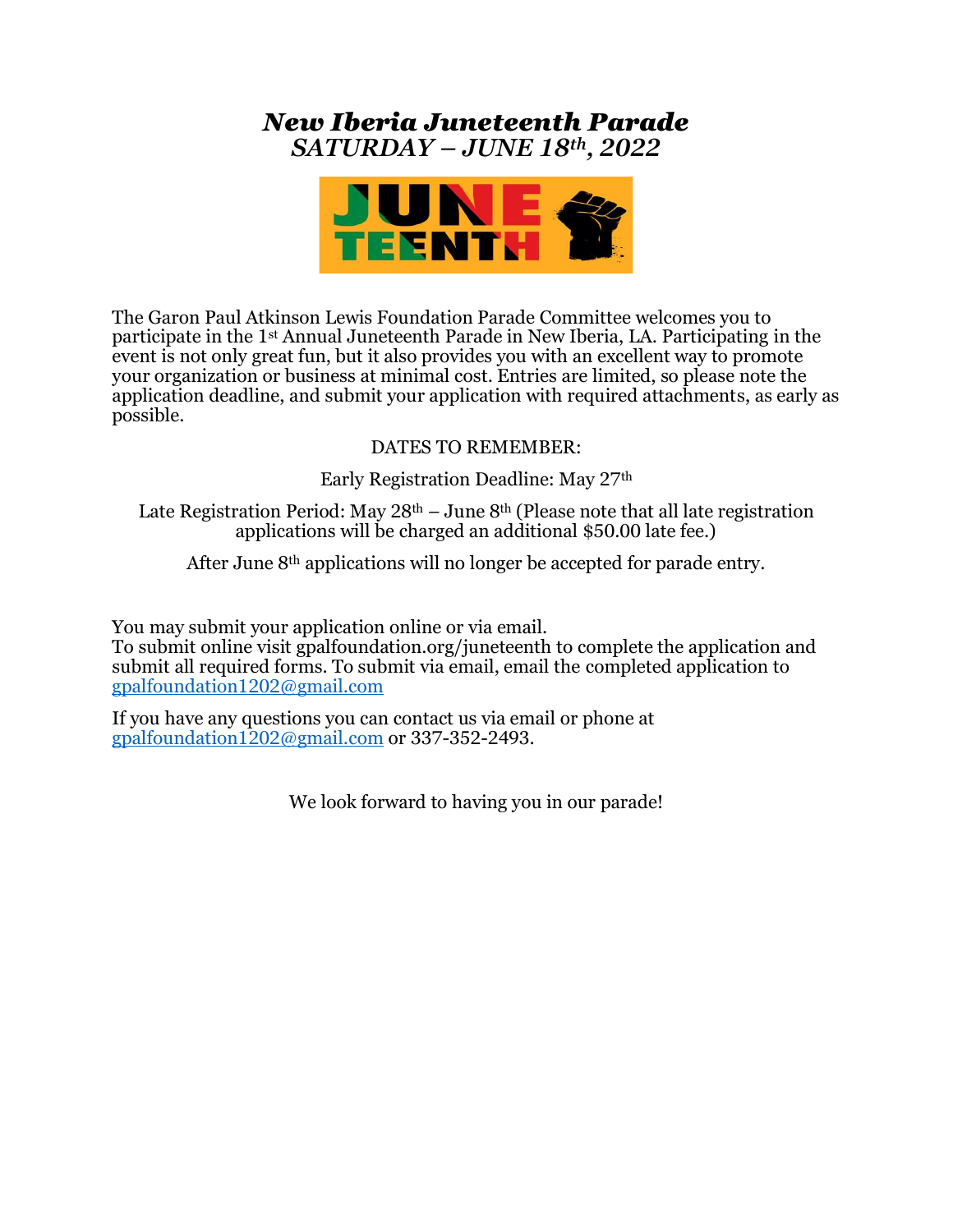# *New Iberia Juneteenth Parade*

**DATE:** Saturday, June 18th, 2022

#### **TIME:** Parade will start at **11:00AM.**

Parade Line Up will begin at **9:00AM**. Staging will end at **10:30AM** meaning all participants must be in place by 10:30. If you have not arrived by 10:30, you may not be able to participate in the parade.

**LOCATION:** The parade will travel east on Main Street Starting at Torrido Village and ending at Jefferson Street near Epiphany Day School. Maps will be available when picking up entry passes.

Parking will be available for parade participants in Torrido Village.

**DEADLINE:** Absolutely NO ENTRIES will be accepted after June 8<sup>th</sup>. Priority deadline: May  $27<sup>th</sup>$ . Late registration: May  $27<sup>th</sup>$  – June 8<sup>th</sup>. Late registration applications are required to pay a \$50.00 late fee.

**FEES:** Fees must be paid for with the application. NO EXCEPTIONS. Fees can be paid by cash, check, or money order. Please make checks and money orders payable to "GPAL Foundation."

Prices vary depending on the categorized entry. Prices for each category are listed on the application.

**DURATION:** Parade is expected to last ONE hour. Please remember to bring water, fans, cooling devices, snacks, etc. for your group to remain hydrated and in good health. EMS will be on stand-by in the event of emergency.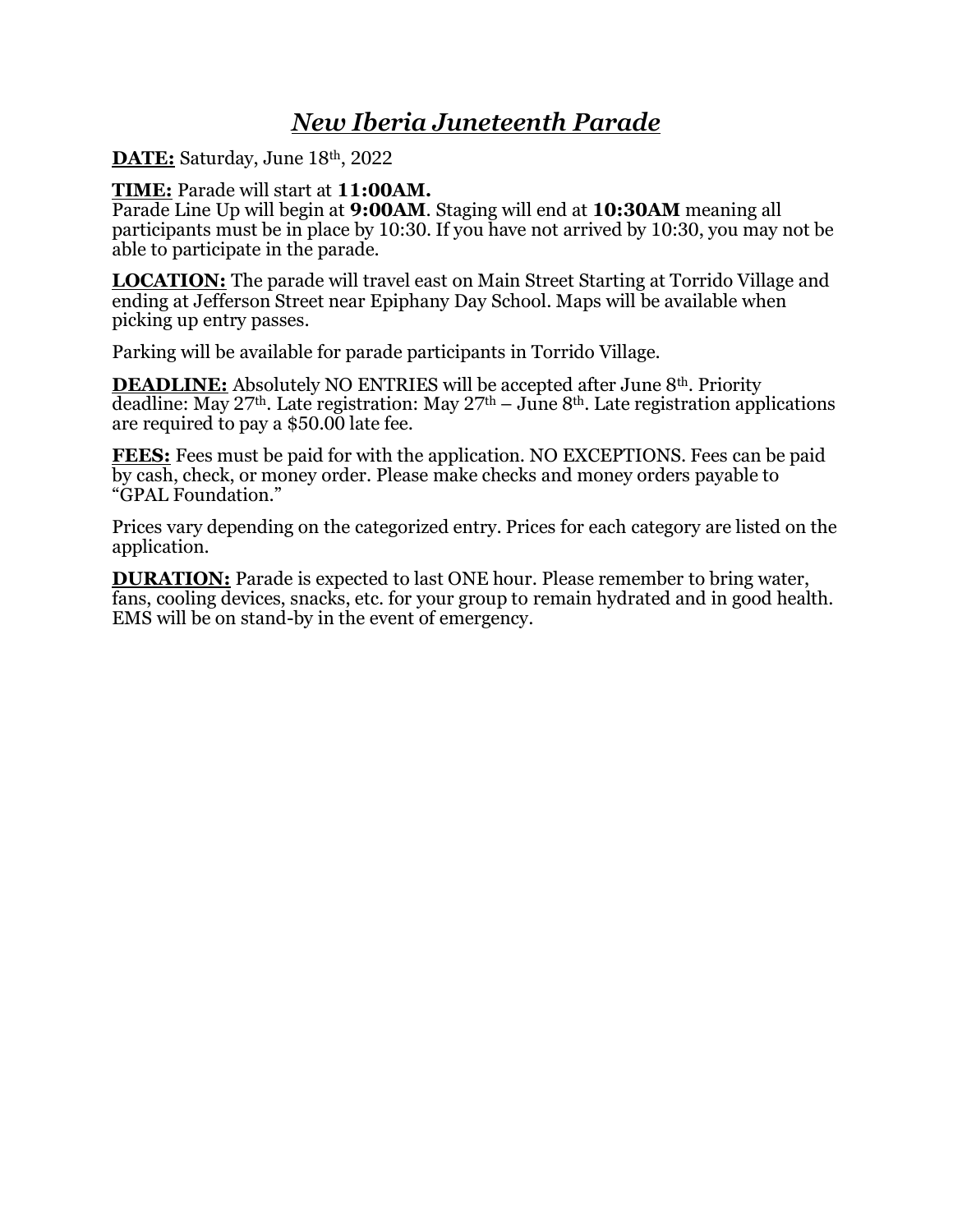#### *Parade Registration Form New Iberia Juneteenth Parade Saturday, June 18th, 2022*

| CONTACT PERSON: University of the CONTACT PERSON:                                                                                                                                                                                                                                                                                                                                                                                                                                                                                                                                 |  |
|-----------------------------------------------------------------------------------------------------------------------------------------------------------------------------------------------------------------------------------------------------------------------------------------------------------------------------------------------------------------------------------------------------------------------------------------------------------------------------------------------------------------------------------------------------------------------------------|--|
|                                                                                                                                                                                                                                                                                                                                                                                                                                                                                                                                                                                   |  |
|                                                                                                                                                                                                                                                                                                                                                                                                                                                                                                                                                                                   |  |
|                                                                                                                                                                                                                                                                                                                                                                                                                                                                                                                                                                                   |  |
| <b>UNIT TYPE:</b>                                                                                                                                                                                                                                                                                                                                                                                                                                                                                                                                                                 |  |
| □ Motorcycle Unit (\$50)  Number of Motorcycles ________<br>$\Box$ Commercial Business Vehicle (\$60)  Length of Unit $\Box$<br>Commercial Business Walkers Only (\$50)  Number of Walkers ________<br>$\Box$<br>Commercial Business Trailer/Flatbed (\$75)  Length of Unit<br>⊔<br>Social/Community Groups/Nonprofits Vehicle (\$50)  Length of Unit ______<br>$\Box$<br>Social/Community Groups/Nonprofits Walkers Only (\$40)  Number of<br>$\Box$<br>Walkers<br>$\Box$ Social/Community Groups/Nonprofits Trailer/Flatbed (\$60)  Length of Unit<br>$\Box$ Dance Teams (\$40) |  |
| <b>MUSIC:</b>                                                                                                                                                                                                                                                                                                                                                                                                                                                                                                                                                                     |  |
| $\Box$ Yes<br>$\Box$ No                                                                                                                                                                                                                                                                                                                                                                                                                                                                                                                                                           |  |
| If Yes,                                                                                                                                                                                                                                                                                                                                                                                                                                                                                                                                                                           |  |
| Live<br>$\Box$ Recorded                                                                                                                                                                                                                                                                                                                                                                                                                                                                                                                                                           |  |

Please write a short narrative about your entry that is suitable for media broadcast. Include your organization's history, awards, community service and/or projects.

\_\_\_\_\_\_\_\_\_\_\_\_\_\_\_\_\_\_\_\_\_\_\_\_\_\_\_\_\_\_\_\_\_\_\_\_\_\_\_\_\_\_\_\_\_\_\_\_\_\_\_\_\_\_\_\_\_\_\_\_  $\overline{\phantom{a}}$  , and the contribution of the contribution of the contribution of the contribution of the contribution of the contribution of the contribution of the contribution of the contribution of the contribution of the  $\overline{\phantom{a}}$  , and the contribution of the contribution of the contribution of the contribution of the contribution of the contribution of the contribution of the contribution of the contribution of the contribution of the  $\overline{\phantom{a}}$  ,  $\overline{\phantom{a}}$  ,  $\overline{\phantom{a}}$  ,  $\overline{\phantom{a}}$  ,  $\overline{\phantom{a}}$  ,  $\overline{\phantom{a}}$  ,  $\overline{\phantom{a}}$  ,  $\overline{\phantom{a}}$  ,  $\overline{\phantom{a}}$  ,  $\overline{\phantom{a}}$  ,  $\overline{\phantom{a}}$  ,  $\overline{\phantom{a}}$  ,  $\overline{\phantom{a}}$  ,  $\overline{\phantom{a}}$  ,  $\overline{\phantom{a}}$  ,  $\overline{\phantom{a}}$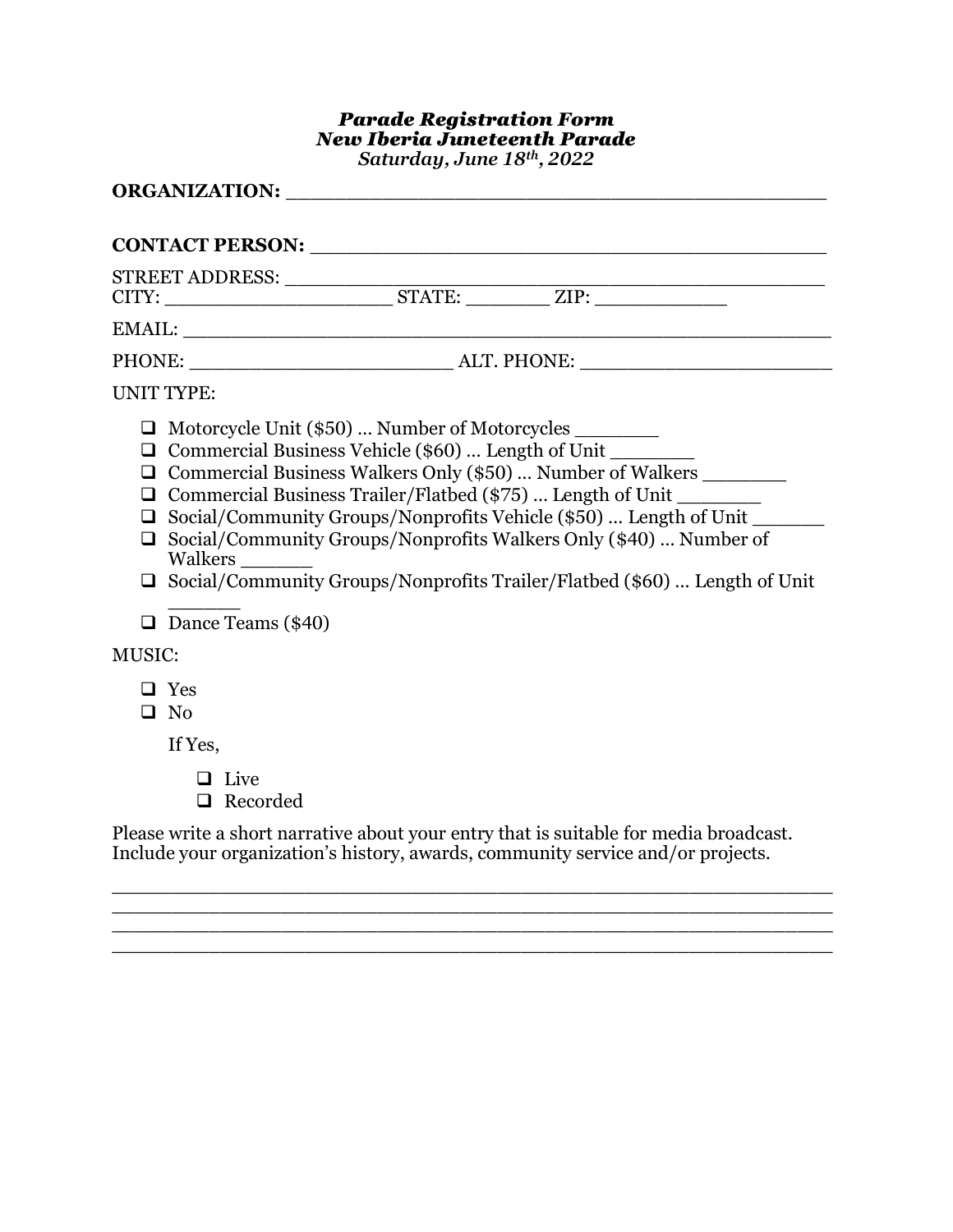# *Rules and Regulations*

- *1.* PAYMENTS AND REFUNDS
	- *a.* GPAL Foundation reserves the right to cancel the parade due to unforeseen circumstances. If the parade is cancelled, it will not be postponed to a later date.
	- *b.* All payments made are NONREFUNDABLE. Parade cancellation is the only exception.
	- *c.* Applications will not be accepted without payment. If you are having trouble submitting your online payment, please contact us.
- *2.* STAGING
	- *a.* All participants must arrive between 9:00-10:30AM to receive their place in the parade lineup. Staging will end at 10:30. If you arrive after 10:30, you may not be able to participate in the parade.
	- *b.* Upon arrival, groups must present their entry pass to staging personnel. Entry passes will be mailed to the address listed on the application, please make sure this is a valid address.
	- *c.* All participants will meet at Torrido Village to sign in and receive their place in line.
	- *d.* All groups and entries will be properly spaced by parade officials at the start of the parade. Please stay close to the entry in front of you until you have been spaced. Official parade spotters will be posted throughout the route to maintain proper spacing between groups.
- *3.* PARADE RULES
	- *a.* Participants are allowed to throw or hand out candy, beads, toys, or trinkets during the parade, however all candy must be wrapped and in a plastic bag. The distribution of paper materials (booklets, pamphlets, etc.) is prohibited.
	- *b.* Each vehicle is a unit. A fee must be paid for *each* unit. Any vehicles not specified on the application will not be allowed on the day of the parade.
	- *c.* Proof of insurance must be attached to each application with a vehicle.
	- *d.* Drivers of vehicles must maintain control of their vehicles; drivers are not allowed to throw beads or other items from the driver's position.
	- *e.* Parade participants are not allowed to ride on the outside of moving vehicles; riding on hoods, fenders, sides, or roofs of vehicles is prohibited.
	- *f.* NO alcohol or drug consumption by parade participants will be allowed.

Parade officials reserve the right to remove or deny groups from participating if any of the rules are broken.

I hereby acknowledge the rules and regulations of the New Iberia Juneteenth Parade and agree to follow them or be removed from participating.

| <b>Authorized Signature:</b> |  |  |
|------------------------------|--|--|
| Date:                        |  |  |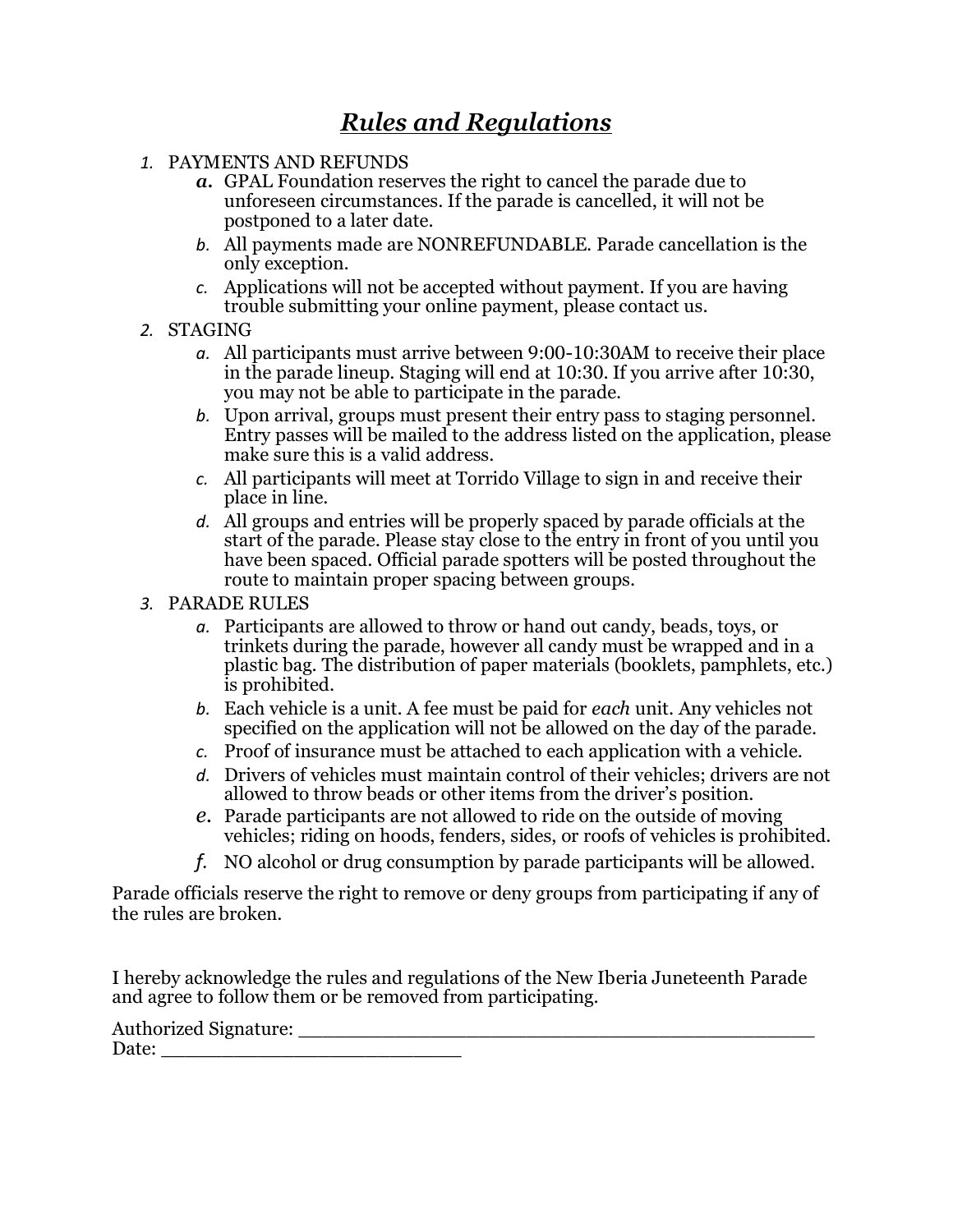### *ACCEPTANCE OF ENTRY REQUIREMENTS LIABILITY RELEASE AND HOLD HARMLESS AGREMENT*

In consideration of the acceptance of the entry \_\_\_\_\_\_\_\_\_\_\_\_\_\_\_\_\_\_\_\_\_\_\_\_\_\_\_\_\_\_\_\_\_\_\_\_\_\_\_\_\_ (Name of organization) into the Juneteenth Parade, I \_\_\_\_\_\_\_\_\_\_\_\_\_\_\_\_\_\_\_\_\_\_\_\_\_\_\_\_\_\_\_\_\_\_\_\_\_\_\_\_\_\_\_\_\_\_\_\_, (Contact Representatives Name; please print legibly) an authorized representative of the \_\_\_\_\_\_\_\_\_\_\_\_\_\_\_\_\_\_\_\_\_\_\_\_\_\_\_\_\_\_\_\_\_\_\_\_\_\_\_\_\_\_\_\_\_\_\_\_\_\_ (Name of

Organization) do hereby state the following:

- 1. I have been specifically authorized to enter into this agreement on behalf of the organization seeking entry into the parade. My organization is aware of the terms and conditions of the Entry Requirements, Liability Release, and the Hold Harmless Agreement, and agrees to be bonded by the same.
- 2. For my organization, its owners, members, parade participants, successors and assigns, I do hereby release and forever discharge GPAL Foundation Juneteenth Parade Committee, its members, officers, agents, assigns, and parade sponsors, from any and all, causes of action, claims and demands of any type whatsoever, arising from, or related to, any damage, loss, or injury, which may be sustained by my organization as a result of participating in the Juneteenth Parade.
- 3. For my organization, its owners, members, parade participants, successors, and assigns, I do hereby agree to indemnify and hold harmless GPAL Foundation Juneteenth Parade Committee, its members, officers, agents, and liabilities, loss, damages, and expense of any type, including attorney's fees, which may be sustained by reason of my organization as a result of participating in the Juneteenth Parade.
- 4. This release extends to and includes all known, unknown, disclosed, undisclosed, unforeseen, unanticipated, and unsuspected injuries, damages, losses and liabilities, and the consequences thereof.

(Signature of Person Authorized to Execute Agreement for Organization)

\_\_\_\_\_\_\_\_\_\_\_\_\_\_\_\_\_\_\_\_\_\_\_\_\_\_\_\_\_\_\_\_\_\_

\_\_\_\_\_\_\_\_\_\_\_\_\_\_\_\_\_\_\_\_\_\_\_\_\_\_\_\_\_\_\_\_\_\_\_\_\_\_\_\_\_\_\_\_\_\_\_\_\_\_\_\_\_\_\_

Date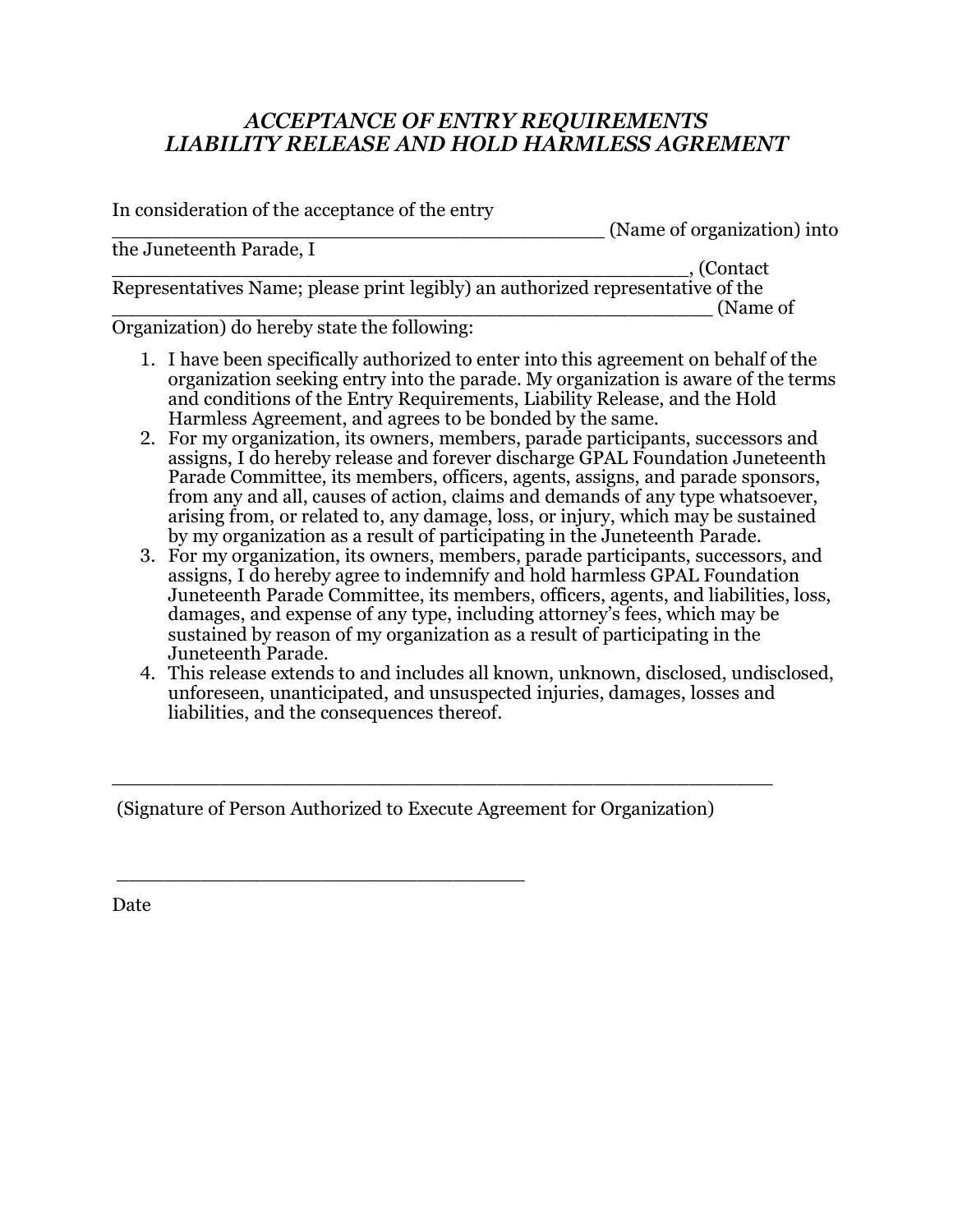# *Safety Officer Acknowledgement Letter*

Please check each box to acknowledge that you have read and understand the following: City of New Iberia Ordinance, rules that are consistent with all parade events in the City of New Iberia; complete the bottom portion of this page. This page must be submitted to GPAL Foundation Parade Committee with your parade application. Incomplete applications will be placed on hold until required documents are received.

### **All motor vehicle units require a Safety Officer.**

### **[ ] Safety Officer (1)**

The Safety Officer will be the Point of Contact. Safety Officers are to wear a safety vest that must always be worn and visible; safety vests will not be provided. The Safety Officer will be required to remain with their unit following entry into the staging area. The Safety Officer is required to review safety rules with safety monitors, vehicle drivers, and all group participants. Safety Officer is to oversee the safe disbanding of their unit until the last person has disembarked their vehicle/trailer and participants are reunited with transportation. Particular care should be taken to ensure children are returned to transportation accordingly.

### **[ ] Safety Monitors (4)**

Each parade applicant (organization) shall provide (4) four Safety Monitors, always stationed at the corners of any vehicle/trailer used in the parade while the vehicle(s) are moving. Each Safety Monitor should be equipped with a safety vest and a coach's whistle. The role of the Safety Monitor is to make sure the driver is aware of any emergency requiring him/her to stop immediately. Emergencies include, but are not limited to, equipment malfunctions, passengers falling from vehicles, overhead obstructions, endangered riders, and parade viewers breaching the area and coming too close to the entry vehicle/trailer. Safety Monitors and vehicle/unit drivers are not to consume any alcoholic beverages or hand out items to spectators along the parade route. Units that do not have the requisite numbers of Safety Monitors may be pulled from the parade lineup until Safety Monitor requirements are met.

\_\_\_\_\_\_\_\_\_\_\_\_\_\_\_\_\_\_\_\_\_\_\_\_\_\_\_\_\_\_\_\_\_\_\_\_\_\_\_\_\_\_\_\_\_\_\_\_\_\_\_\_\_\_\_\_\_\_\_\_ \_\_\_\_\_\_\_\_\_\_\_\_\_\_\_\_\_\_\_\_\_\_\_\_\_\_\_\_\_\_\_\_\_\_\_\_\_\_\_\_\_\_\_\_\_\_\_\_\_\_\_\_\_\_\_\_\_\_\_\_

\_\_\_\_\_\_\_\_\_\_\_\_\_\_\_\_\_\_\_\_\_\_\_\_\_\_\_\_\_\_\_\_\_\_\_\_\_\_\_\_\_\_\_\_\_\_\_\_\_\_\_\_\_\_\_\_\_\_\_\_

Safety Officer Contact Name and Cell Number:

Safety Officer Contact Signature